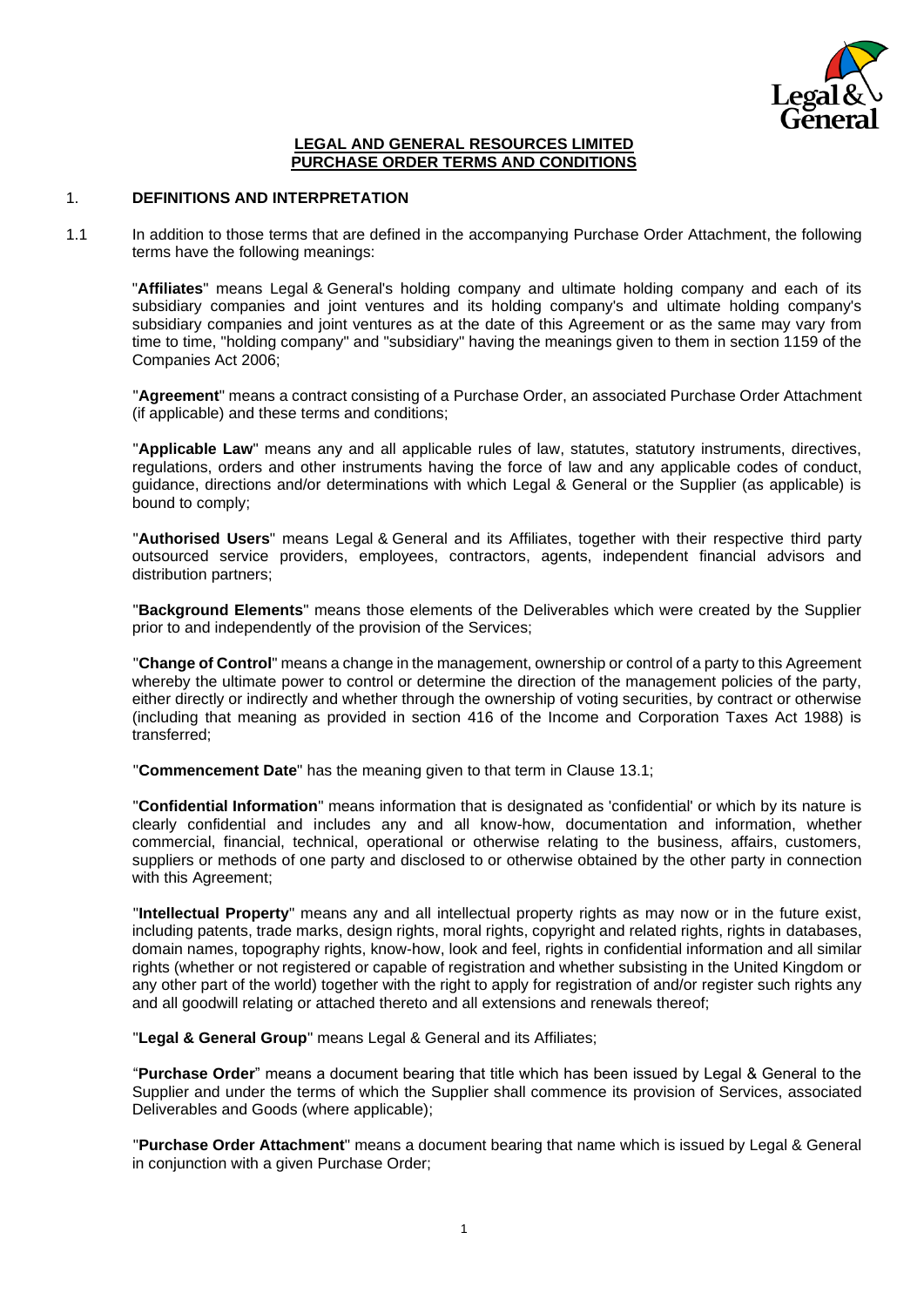

"**Regulator**" means any regulator or regulatory body (including the Financial Conduct Authority and the Prudential Regulatory Authority) to which a member of the Legal & General Group is subject from time to time and whose consent, approval or authority is required so that a member of the Legal & General Group can lawfully carry on its business;

"**Schedule**" means the Schedule to this Agreement;

"**Successor Provider**" means any replacement provider appointed (or proposed to be appointed) by Legal & General or any member of the Legal & General Group to provide services the same as or substantially similar to any of the services provided under this Agreement;

"**TUPE**" means the Transfer of Undertakings (Protection of Employment) Regulations 2006 as they may be amended from time to time;

"**WEEE Directive"** means the European Directive on Waste Electrical and Electronic Equipment 2012/19/EU; and

"**Working Day**" means all days other than Saturdays, Sundays and public holidays in England and Wales.

- 1.2 In this Agreement:
	- 1.2.1 any reference to the singular shall include the plural and vice versa and any reference to one gender shall include all genders including the neuter gender;
	- 1.2.2 any reference to a person shall, unless the context otherwise requires, include individuals, partnerships, companies and all other legal persons (in each case whether or not having separate legal personality and irrespective of their jurisdiction of origin, incorporation or residence);
	- 1.2.3 the words "include", "includes", "including" and "included" will be construed without limitation unless inconsistent with the context; and
	- 1.2.4 any reference to Applicable Law or to any statute, statutory instrument, directive, regulation, order or other enactment shall mean the same as shall be amended, enacted, re-enacted, replaced, extended, modified, consolidated or repealed from time to time.

## 2. **SERVICES AND DELIVERABLES**

- 2.1 The Supplier shall, from the Commencement Date and for the duration of this Agreement:
	- 2.1.1 provide the Services and the associated Deliverables in accordance with this Agreement, doing so with reasonable care and skill and in accordance with good industry practice; and
	- 2.1.2 not do anything to bring the name or reputation of Legal & General or any member of the Legal & General Group into disrepute or prejudice the interests of the business of the whole or any part of the Legal & General Group.
- 2.2 The Supplier shall comply with the Schedule.

## <span id="page-1-0"></span>3. **SUPPLY OF GOODS**

- 3.1 Where the Purchase Order Attachment confirms that this Agreement includes the supply of Goods, the Supplier shall supply those Goods in accordance with this Clause [3.](#page-1-0)
- 3.2 Unless otherwise agreed by the parties in writing, full legal title, beneficial interest and risk in the Goods will transfer to Legal & General at the point that Legal & General's representative accepts delivery of the Goods at the relevant delivery location. Following acceptance of the Goods by Legal & General's representative, the Supplier may issue its invoice for the Goods concerned to Legal & General in accordance with Clause [5.](#page-3-0)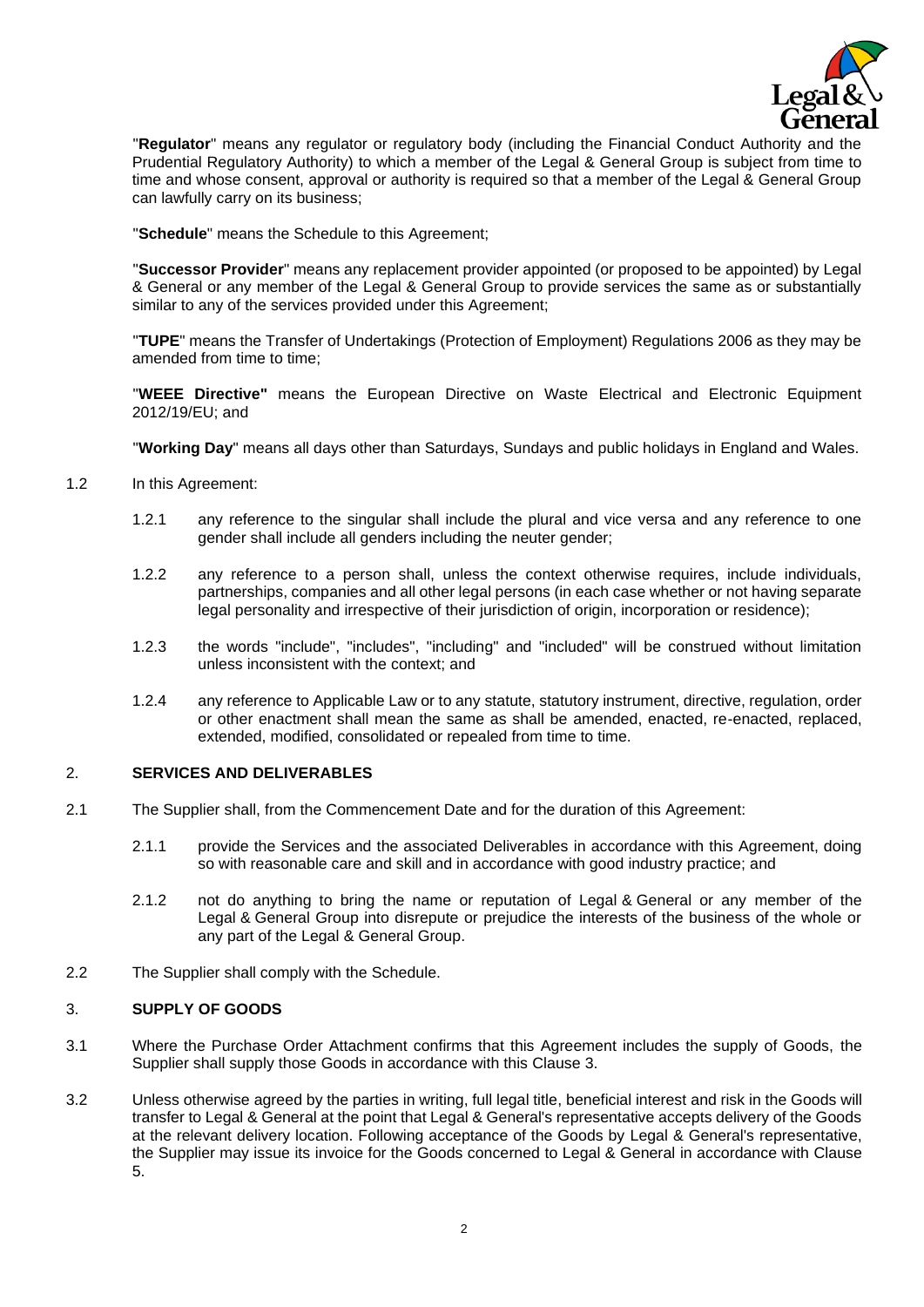

- 3.3 If installation and operation of the Goods is conditional on preparatory work being carried out at any relevant Legal & General premises, the Supplier must give Legal & General written details of those requirements and provide any assistance (without any additional charge) that Legal & General may reasonably require to ensure that those preparations are completed on time.
- <span id="page-2-0"></span>3.4 The Supplier shall comply with all applicable regulations or other legal requirements concerning the manufacture, packaging, packing and delivery of the Goods. The Supplier shall not unreasonably refuse any request by Legal & General to inspect and test the Goods during manufacture, processing or storage at the premises of the Supplier or any third party prior to despatch, and the Supplier shall provide Legal & General with all facilities reasonably required for inspection and testing. If as a result of inspection or testing Legal & General is not satisfied that the Goods will comply in all respects with this Agreement, and Legal & General so informs the Supplier within seven (7) days of inspection or testing, the Supplier shall take such steps as are necessary to ensure compliance. The Goods shall be marked in accordance with Legal & General's instructions and any applicable regulations or requirements of the carrier, and properly packed and secured so as to reach their destination in an undamaged condition in the ordinary course.
- 3.5 The Supplier warrants and represents that:
	- 3.5.1 at the point that the Supplier delivers the Goods, the Supplier shall be the sole owner of those Goods and that no other person has a legal or other interest which could mean that Legal & General is unable to own the Goods outright;
	- 3.5.2 at the time of the delivery, the Goods shall be of satisfactory quality as defined in the Sale of Goods Act 1979 (as amended from time to time) and fit for purpose and shall meet the description and standards which are either listed in the Agreement or are otherwise agreed in writing between the Supplier and Legal & General;
	- 3.5.3 the Supplier shall obtain and transfer for Legal & General's benefit, all unexpired manufacturer warranties relating to the Goods;
	- 3.5.4 all Goods supplied to Legal & General shall comply with all relevant legislation and industry regulations; and
	- 3.5.5 it shall ensure that, at all times up to and including delivery of the Goods to Legal & General, the Goods are protected against any unauthorised interference, whether during storage, loading, transport or otherwise; and
	- 3.5.6 it has all necessary licences or consents required to supply the Goods and has paid any royalties due to third parties where required.
- 3.6 Without prejudice to any other rights or remedies available to Legal & General under these terms and conditions or more generally, where some or all of the Goods are found by Legal & General to be faulty or where the Supplier is in breach of any of the warranties or representations detailed in Clause [3.4,](#page-2-0) Legal & General shall be entitled to:
	- 3.6.1 reject the Goods (in whole or in part), whereupon the Supplier shall within five (5) working days of receipt of any notice to that effect, refund to Legal & General any Charges paid by Legal & General in respect of those Goods; and/or
	- 3.6.2 require the Supplier to replace the Goods concerned within 2 working days of receipt of a notice from Legal & General to that effect (or such longer period as may be agreed in writing between the parties),

it being agreed that in either case, Supplier shall (at the Supplier's sole cost and expense) collect the nonfunctioning Goods and (where applicable) deliver and install suitable replacements. Where Legal & General exercises its right to reject / cancel in accordance with this Clause, and does not require replacement Goods, Legal & General shall cease to be bound to pay that part of the Charges which relates to Goods which have been rejected or cancelled.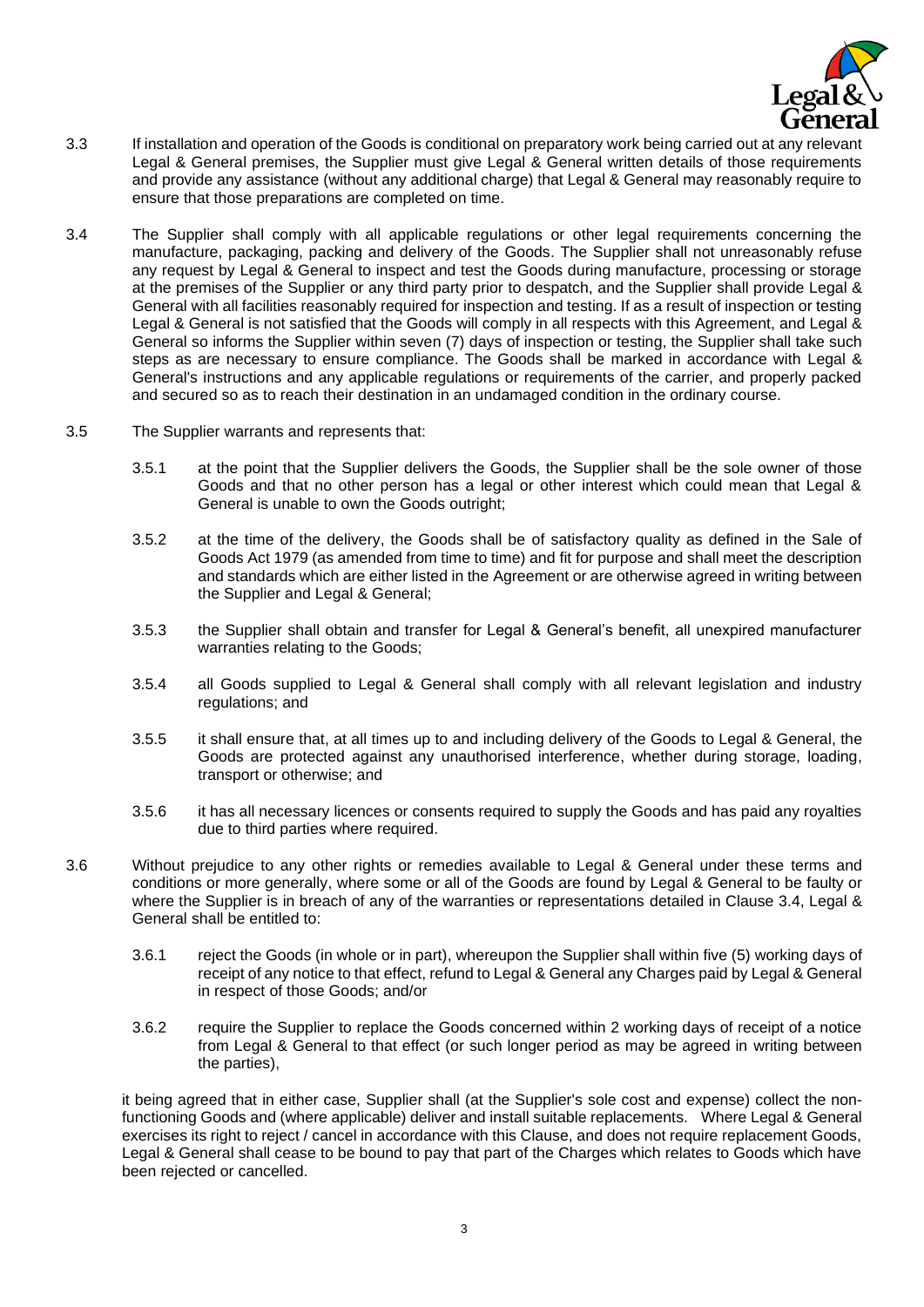

<span id="page-3-3"></span>3.7 In respect of the supply of any applicable electrical Goods, the Supplier undertakes to perform the role of distributor in accordance with the WEEE Directive in connection with the provision of the Goods as if it were the "Distributor" as that role is defined in the WEEE Directive. As such, the Supplier shall ensure that any waste in connection with the supply of the Goods can be returned to the Supplier at least free of charge on a one to one basis as long as the equipment to be disposed of is of an equivalent type and has fulfilled the same functions as the Goods.

### 4. **SERVICE PERSONNEL, ACCESS AND SECURITY**

- 4.1 The Supplier shall and shall procure that all personnel involved in the provision of the Services, Deliverables and Goods when in attendance at Legal & General premises shall, at all times observe and comply with any and all health and safety, security and other policies notified by Legal & General in relation to such premises together with any and all further reasonable instructions or warnings given by Authorised Users orally or in writing from time to time.
- 4.2 The Supplier has and shall at all times maintain and comply with and will procure that its personnel are trained in and shall at all times comply with documented policies and procedures sufficient to maintain the physical and electronic security of Legal & General's Confidential Information.

### <span id="page-3-0"></span>5. **CHARGES**

- 5.1 In consideration of the Supplier's provision of the Services, Deliverables and Goods in accordance with this Agreement Legal & General shall pay the Charges, which, unless otherwise expressly stated in the Purchase Order Attachment, shall be deemed to be inclusive of all costs, fees and expenses associated with the provision of the Services, Deliverables and Goods. The Supplier shall not increase the Charges without the prior written consent of Legal & General.
- 5.2 The Supplier shall submit invoices in accordance with the invoicing arrangements detailed in the Purchase Order Attachment. In order to facilitate payment, the Supplier's invoice shall provide details of its bank account details along with wire transfer instructions. Correctly submitted invoices shall be paid by Legal & General within thirty (30) days of receipt. Legal & General shall be entitled to set off against the Charges any sums owed to Legal & General by the Supplier.
- 5.3 The Supplier shall be entitled to simple interest on undisputed and overdue Charges at the rate of two percent (2%) per annum above the base lending rate for the time being of Barclays Bank plc provided that the Supplier shall first give Legal & General not less than ten (10) Working Days' written notice of its intention to charge interest, such notice being served no earlier than the due date for payment of the relevant overdue sum. The parties agree that this Clause 5 is a substantial remedy for late payment of any sum payable under this Agreement in accordance with section 8(2) of the Late Payment of Commercial Debts (Interest) Act 1998.

### 6. **INTELLECTUAL PROPERTY**

- <span id="page-3-2"></span>6.1 Save as provided in Clause [6.2,](#page-3-1) all right, title and interest (including all Intellectual Property) in and to the Deliverables shall be the exclusive property of and shall vest in Legal & General upon creation. The Supplier shall not be entitled to use the whole or any part of the Deliverables except as permitted by this Agreement.
- <span id="page-3-1"></span>6.2 All right, title and interest (including all Intellectual Property) in the Background Elements shall be the exclusive property of the Supplier. The Supplier hereby grants Legal & General a non-exclusive, world-wide, royalty free, irrevocable, perpetual and fully transferable licence for Legal & General and other Authorised Users to use the Background Elements to facilitate the use of the Deliverables for the internal purposes of Legal & General Group.
- 6.3 The Supplier shall, at the request of Legal & General, execute and procure the execution of all documents, and do and procure the doing of all acts (including the wavier of moral rights in copyright), as may be necessary or desirable to give effect to Clause [6.1.](#page-3-2)
- 6.4 All software, data, know-how, techniques and other materials (including all Intellectual Property therein) supplied or provided by any Authorised User shall be and shall remain the exclusive property of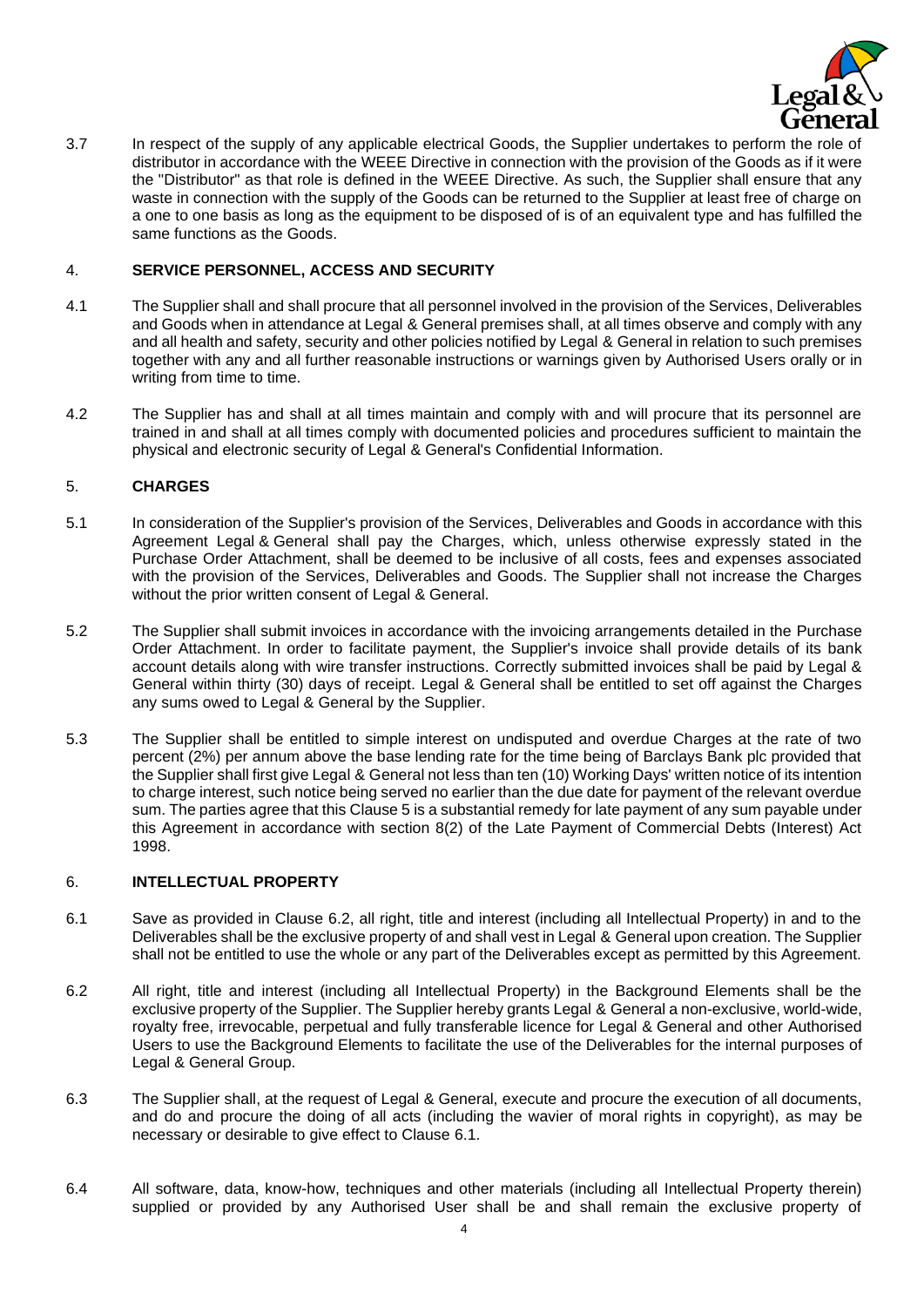

Legal & General, the relevant member of the Legal & General Group and/or the relevant licensor. The Supplier shall acquire no right, title or interest in or to the same. Legal & General hereby grants a licence to the Supplier to use such Legal & General property solely for the purpose of providing the Services.

## 7. **WARRANTIES**

- <span id="page-4-0"></span>7.1 The Supplier warrants and represents that and it shall be a condition of this Agreement that:
	- 7.1.1 it has full capacity and authority and all necessary consents to enter into and to perform its obligations under this Agreement;
	- 7.1.2 it will carry out the Services in accordance with this Agreement and with reasonable skill and care, in accordance with good industry practice using appropriately trained, qualified and experienced staff; and
	- 7.1.3 receipt of the Services and/or ownership and/or use of the Deliverables and/or Goods will not infringe the Intellectual Property rights or other rights of any third party.
- <span id="page-4-1"></span>7.2 The Supplier further warrants and represents that all Services, Deliverables or Goods provided to Legal & General or any member of the Legal & General Group or brought to any premises of Legal & General or any member of the Legal & General Group for the purposes of this Agreement will be free of any computer viruses, date related coding or any other harmful software code which may cause an interruption to the business processes of Legal & General or any member of the Legal & General Group.
- 7.3 Breach of any of the warranties set out in Clauses [7.1](#page-4-0) or [7.2](#page-4-1) shall entitle Legal & General to terminate this Agreement immediately upon written notice.

### <span id="page-4-5"></span>8. **LIABILITY**

- 8.1 Subject to Clauses [8.2,](#page-4-2) [8.3](#page-4-3) and [9](#page-4-4) neither party's total aggregate liability to the other in respect of all causes of action arising out of or in connection with this Agreement (whether for breach of contract, strict liability, tort (including negligence), misrepresentation or otherwise) shall exceed:
	- 8.1.1 in the case of Legal & General, the total of all Charges paid or payable under this Agreement; and
	- 8.1.2 in the case of the Supplier, three (3) times the total of all Charges paid or payable under this Agreement.
- <span id="page-4-2"></span>8.2 Subject to Clauses [8.3](#page-4-3) and [9,](#page-4-4) neither party shall be liable to the other for any indirect, consequential or special loss or damage.
- <span id="page-4-3"></span>8.3 Nothing in this Agreement shall limit or exclude: (i) the Supplier's liability for wilful default; or (ii) the Supplier's liability under Clause [9,](#page-4-4) Clause [15](#page-10-0) or the Schedule; or (iii) either party's liability for:
	- 8.3.1 death or personal injury resulting from negligence;
	- 8.3.2 fraud or fraudulent misrepresentation; or
	- 8.3.3 any other liability the exclusion or limitation of which is not permitted by Applicable Law.
- 8.4 The Supplier shall at its own expense effect and maintain professional indemnity insurance in the amount of at least five million pounds sterling (£5,000,000) in respect of the Supplier's liabilities under or in connection with this Agreement and in the amount of five million pounds sterling (£5,000,000) in respect of public liability, in each case with an insurance office of repute. The Supplier shall produce on demand to Legal & General such policy or policies of insurance and the receipt for the current year's premium in respect thereof. Should the Supplier fail to comply with any of the foregoing provisions then Legal & General may take out insurance against any risk which is uninsured by the Supplier at the Supplier's cost.

#### <span id="page-4-4"></span>9. **INDEMNITY**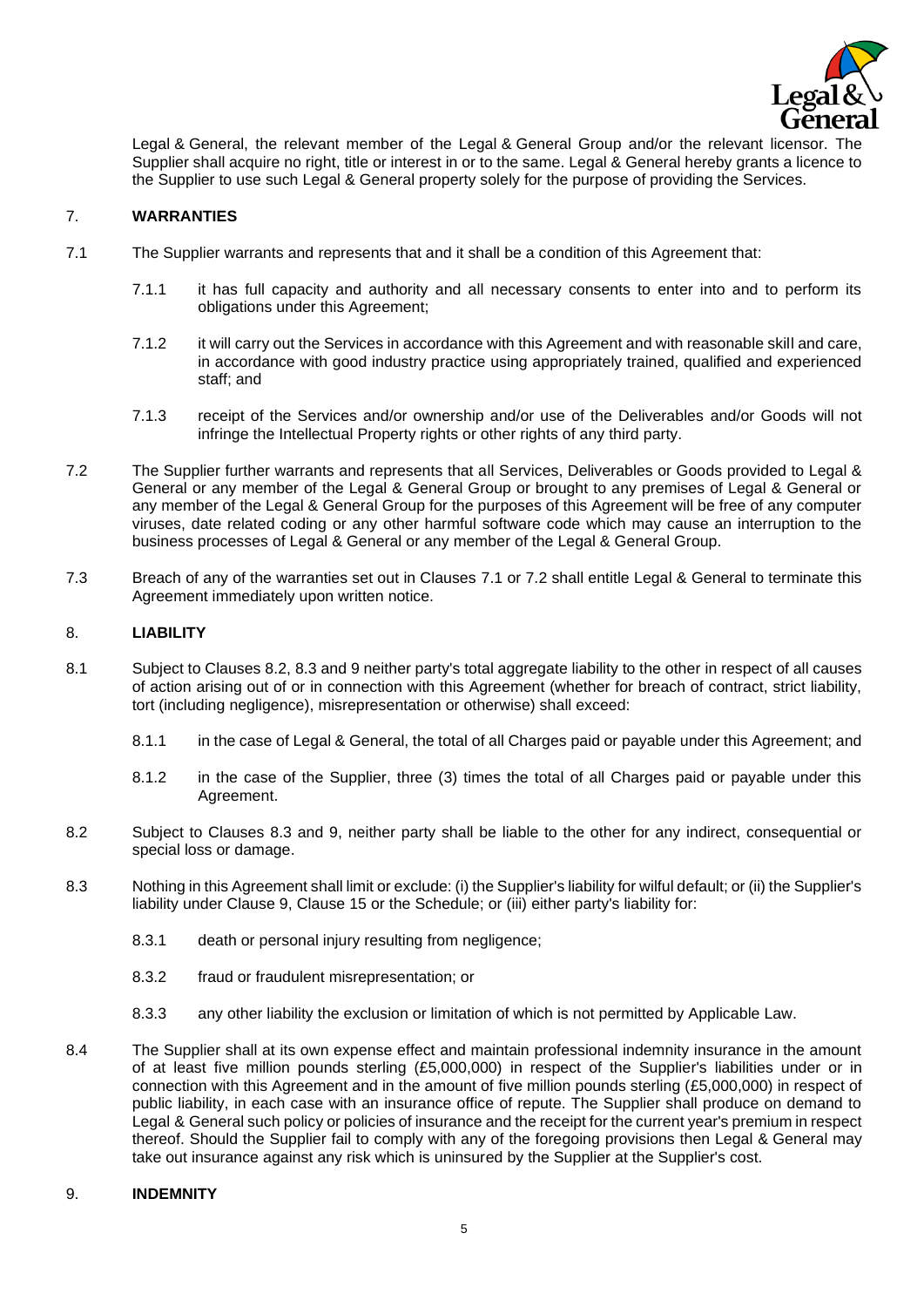

- 9.1 The Supplier shall fully indemnify and hold Legal & General and all other Authorised Users harmless from and against any and all losses, damages, claims, costs and expenses (including legal expenses) suffered or incurred by or awarded against Legal & General and/or each other Authorised User as a result of or in connection with:
	- 9.1.1 any breach by the Supplier of Clause [10](#page-5-0) (Confidentiality), Clause [12](#page-6-0) (Data Protection), and/or Clause [3.7](#page-3-3) (WEEE Directive);
	- 9.1.2 any claim that receipt of the Services and/or ownership and/or use of the Deliverables or Goods infringes the Intellectual Property rights of any third party (a "**Claim**"); and
	- 9.1.3 any fines imposed by a Regulator on any member of the Legal & General Group arising in connection with receipt or use of the Services and/or the Deliverables.
- 9.2 In relation to any Claim, Legal & General shall:
	- 9.2.1 give the Supplier written notice of any Claim;
	- 9.2.2 (subject to Clause [9.3\)](#page-5-1) allow the Supplier to assume control of the negotiation, defence and settlement of the Claim and not make any admissions or compromise in relation to the same; and
	- 9.2.3 at the Supplier's expense, give the Supplier such assistance as the Supplier may reasonably require in the negotiation, defence, settlement or compromise of the Claim.
- <span id="page-5-1"></span>9.3 The Supplier shall conduct the negotiation, settlement and/or litigation of any Claim with due regard to the interests of Legal & General Group and shall not settle or make any compromise in relation to any Claim without the prior written consent of Legal & General (such consent not to be unreasonably withheld or delayed).
- 9.4 The Supplier shall not use Legal & General's or any of the other Authorised Users' names in any action or claim without Legal & General's prior written consent.
- 9.5 The exclusions and limitations of liability in Clause [8](#page-4-5) shall not apply to the indemnities in this Clause [9.](#page-4-4)

### <span id="page-5-0"></span>10. **CONFIDENTIALITY**

- 10.1 Each party shall keep the other's Confidential Information confidential and shall not divulge the same to any third party except for the purposes of this Agreement or use it itself for any other purpose without the prior written consent of the other party.
- <span id="page-5-2"></span>10.2 The provisions of this Clause [10](#page-5-0) shall not apply to any Confidential Information that the receiving party can show:
	- 10.2.1 is in the public domain in substantially the same combination as that in which it was disclosed to the receiving party other than as a result of a breach of this Agreement or any other obligations of confidentiality;
	- 10.2.2 is or was lawfully received from a third party not under an obligation of confidentiality with respect thereto;
	- 10.2.3 is required to be disclosed under operation of law, by court order or by any regulatory body of competent jurisdiction (but then only to the extent and for the purpose required);
	- 10.2.4 is approved for disclosure in writing; or
	- 10.2.5 was developed independently of and without reference to confidential information disclosed by the other party,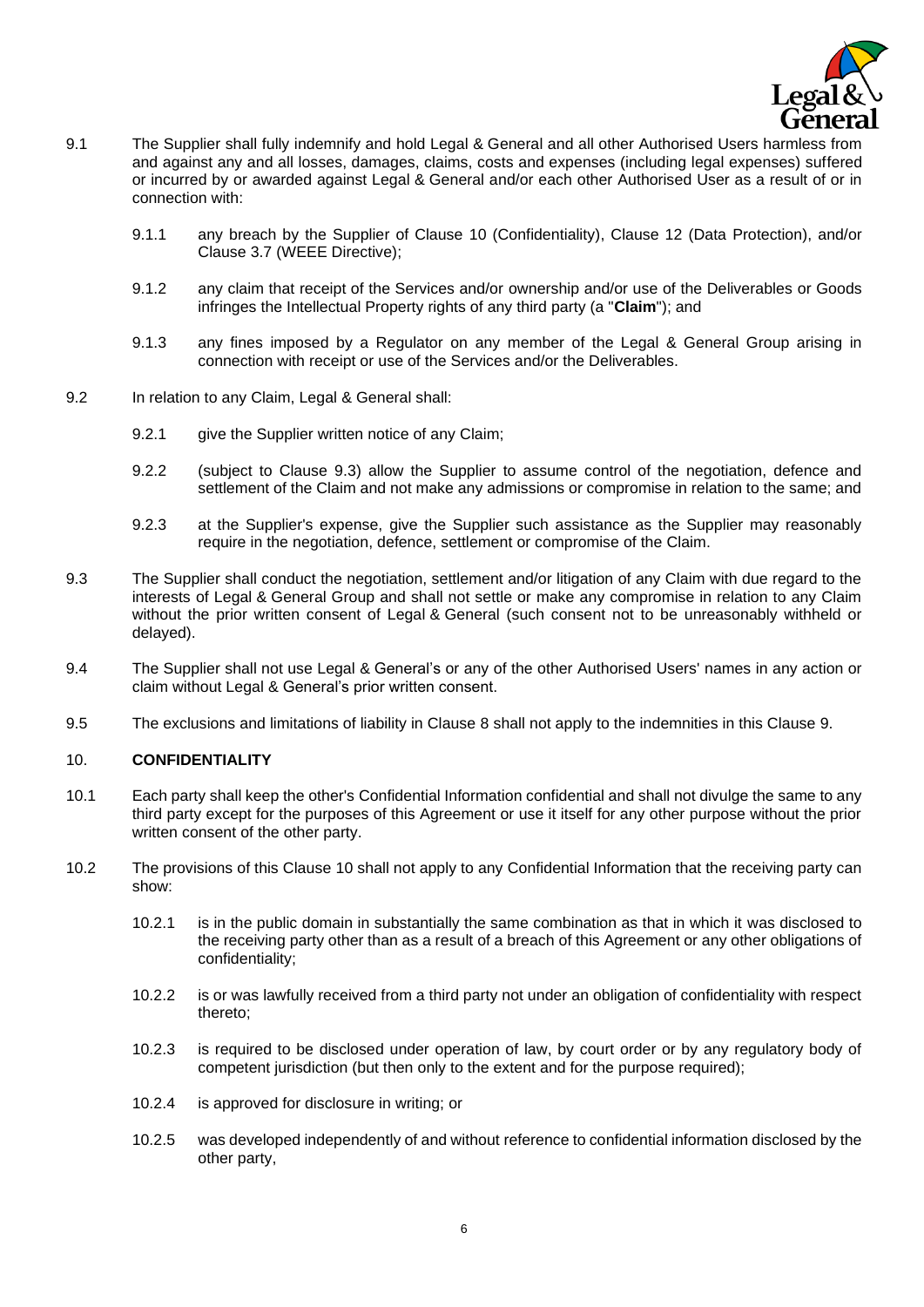

provided that (except in the case of disclosure under Clause [10.2.3\)](#page-5-2) each party shall provide the other with at least ten (10) days' written notice of its intention to rely upon one or more of these exceptions, such notice specifying details of the exception to be relied upon and the information concerned.

- 10.3 Each party shall be entitled to divulge the other party's Confidential Information to its employees, agents, directors, officers, authorised sub-contractors, professional advisors and consultants (which, in the case of Legal & General, shall include any Authorised Users) who have a need to know the same in connection with this Agreement provided that the receiving party shall ensure that such persons are aware of and, shall procure that such persons comply with, these obligations as to confidentiality.
- 10.4 Nothing in this Agreement shall prevent disclosure to a Regulator as part of the Legal & General Group's business as usual relationship with its Regulator.
- 10.5 The Supplier acknowledges that due to the confidential nature of the Confidential Information damages may not be an adequate remedy for breach of this Clause [10](#page-5-0) and Legal & General would therefore be entitled (without prejudice to other rights and remedies available) to specific performance or other equitable relief to enforce the undertakings of this Agreement.

## <span id="page-6-1"></span>11. **PUBLICITY**

- 11.1 Neither party shall make or issue any announcement or public circular relating to the subject matter of this Agreement without the prior written approval of the other.
- 11.2 The Supplier shall not use the name of Legal & General or any other Authorised User as a reference or in any advertising or promotional materials, press release, tender, proposal, speech, article or other similar material without the prior written consent of Legal & General, and shall be responsible for, and shall ensure compliance with the provision of this Clause [11](#page-6-1) by, all its employees, agents, directors, officers, authorised subcontractors, professional advisors and consultants.

#### <span id="page-6-0"></span>12. **DATA PROTECTION**

- <span id="page-6-2"></span>12.1 In the event that the provision of the Services will require the Supplier to Process Personal Data on behalf of Legal & General, the Supplier will do so as Legal & General's Processor and only in accordance with this Agreement.
- <span id="page-6-4"></span><span id="page-6-3"></span>12.2 Without prejudice to the generality of the obligation set out in Clause [12.1,](#page-6-2) the Supplier warrants and acknowledges that it is a condition of this Agreement that it will:
	- 12.2.1 take appropriate technical and organisational measures to protect any such Personal Data against unauthorised or unlawful Processing and against accidental loss, destruction of or damage to such Personal Data in accordance with the Security Requirements;
	- 12.2.2 without prejudice to the generality of Clause [12.2.1,](#page-6-3) it will not appoint any sub-contractors without Legal & General's prior written consent and will ensure that the contractual arrangements with its sub-contractors impose obligations on the sub-contractors equivalent to those set out in this Clause [12.2;](#page-6-4)
	- 12.2.3 notify Legal & General promptly of any proposed changes to the technical and organisational measures referred to in sub-Clause [12.2.1,](#page-6-3) unless such changes are minor or inconsequential;
	- 12.2.4 on reasonable notice allow Legal & General to take all reasonable steps to ensure compliance with the foregoing obligations including, without limitation, to conduct its own audit of any Processing of any Personal Data and documented security procedures of the Supplier, its agents or permitted sub-contractors at the appropriate premises (and the Supplier will procure that its employees, agents and sub-contractors will co-operate fully with such an audit). The Supplier will provide Legal & General on request with a copy of an audit carried out by the Supplier or its employees, agents or permitted sub-contractors in respect of the Supplier's documented security procedures;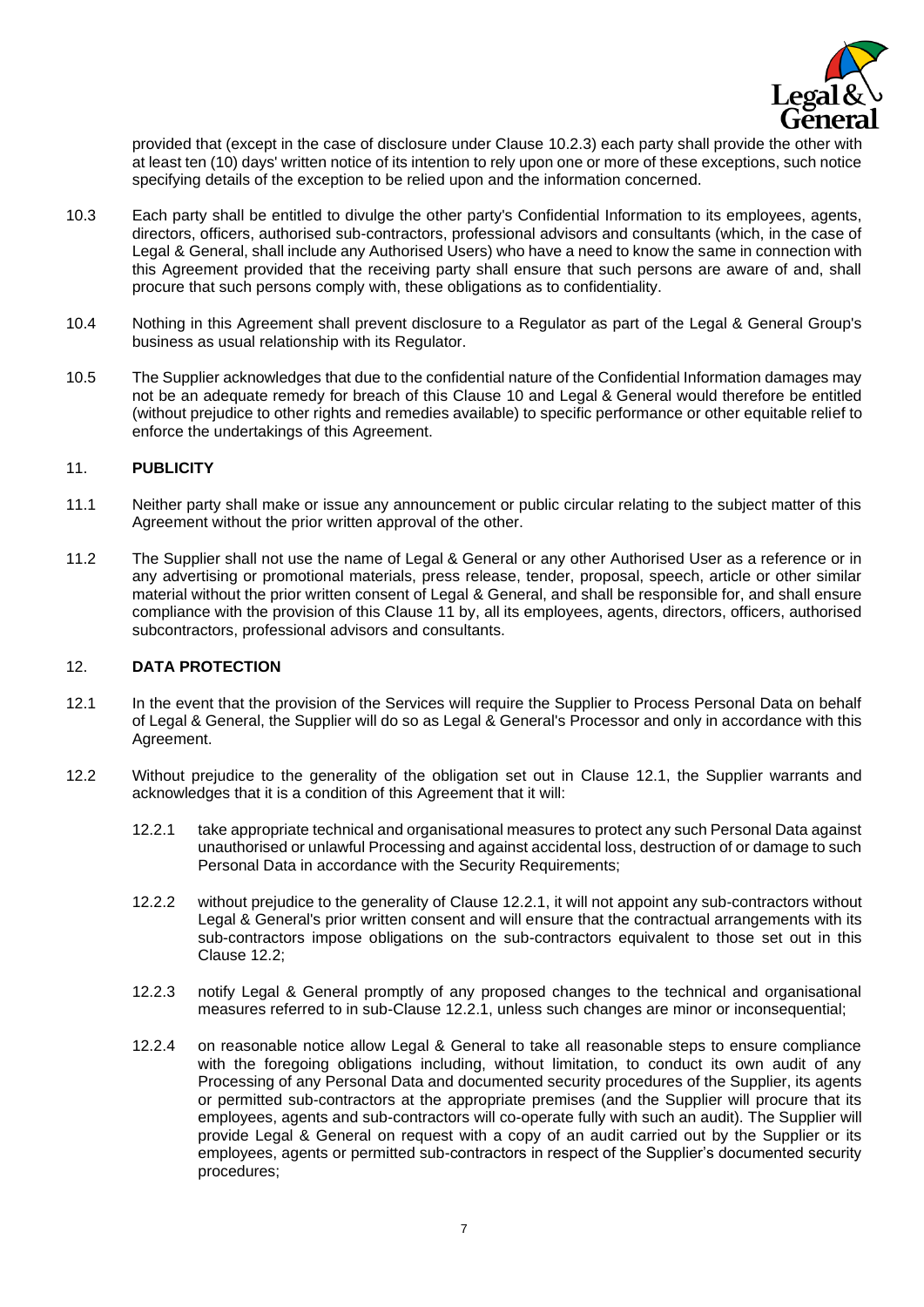

- 12.2.5 within the timescales required by any Regulator, permit such Regulator to conduct its own audit of the Processing of any such Personal Data and documented security procedures;
- 12.2.6 not, and will ensure that its agents and sub-contractors will not, transfer Personal Data to any country outside the UK unless it has first obtained the prior written consent of Legal & General and has ensured that such a transfer is compliant with Art 45 of the UK GDPR or contained in Schedule 21, Part 3, Paragraph 5 of the Data Protection Act 2018;
- 12.2.7 assist Legal & General, within such timescales as may be required by Legal & General with all Data Subject Requests which may be received from the Data Subjects. Should the Supplier receive any such Data Subject Requests, the Supplier will promptly and, in any event, within fortyeight (48) hours, inform Legal & General and forward the request forthwith to Legal & General. The Supplier will not respond to any such Data Subject Requests except on instruction from Legal & General; and
- 12.2.8 only Process such data to the extent absolutely necessary to provide the Services in accordance with this Agreement and in compliance with the Data Protection Laws.
- 12.3 The provisions of Clauses [12.1](#page-6-2) and [12.2](#page-6-4) will be without prejudice to any obligations and duties imposed directly on the Supplier under the Data Protection Laws and the Supplier hereby agrees to comply with those obligations and duties.
- 12.4 Any data, including, without limitation, any Personal Data Processed on behalf of Legal & General under this Agreement will remain the property of Legal & General, and, upon expiry or termination (howsoever effected) of this Agreement or upon demand, the Supplier will forthwith and, in any event, within thirty (30) days procure the return of the same and any copies thereof to Legal & General, or, at Legal & General's option, securely and permanently destroy the said Personal Data in accordance with Legal & General's instructions and certify to Legal & General that destruction has been completed.
- 12.5 The Supplier shall immediately and, in any event, within twenty-four (24) hours, notify Legal & General in the event that it:
	- 12.5.1 becomes aware of any actual or suspected or "near miss": (i) Personal Data Breach; or (ii) breach of the Security Requirements; or (iii) breach of the Data Protection Laws; or (iv) breach of this Clause [12](#page-6-0) (including, in particular, a breach of Clause [12.1,](#page-6-2) by the Supplier or its agents or subcontractors;
	- 12.5.2 is required by Applicable Law to act other than in accordance with any of Legal & General's instructions given under Clause [12.1,](#page-6-2) provided the Supplier is not prohibited from doing so by law; or
	- 12.5.3 considers in its opinion (acting reasonably), that any of Legal & General's instructions under Clause [12.1](#page-6-2) infringe any of the Data Protection Laws.
- 12.6 The Supplier shall take all reasonable steps to ensure the reliability and integrity of any Supplier personnel who have access to the Personal Data, and shall ensure that only such Supplier personnel required by it to assist it in meeting its obligations under this Agreement shall have access to such Personal Data.
- 12.7 The Supplier shall ensure that the following conditions be met by such Supplier personnel:
	- 12.7.1 each member of the Supplier personnel shall be subject to adequately clear pre-employment checks that include, as a minimum: employment history for at least the last five (5) years, identity, unspent criminal convictions and right to work (including nationality and immigration status);
	- 12.7.2 each member of Supplier personnel shall have undergone reasonable levels of training in Data Protection Laws and in the care and handling of Personal Data; and
	- 12.7.3 each member of Supplier personnel has entered into appropriate contractually binding confidentiality undertakings.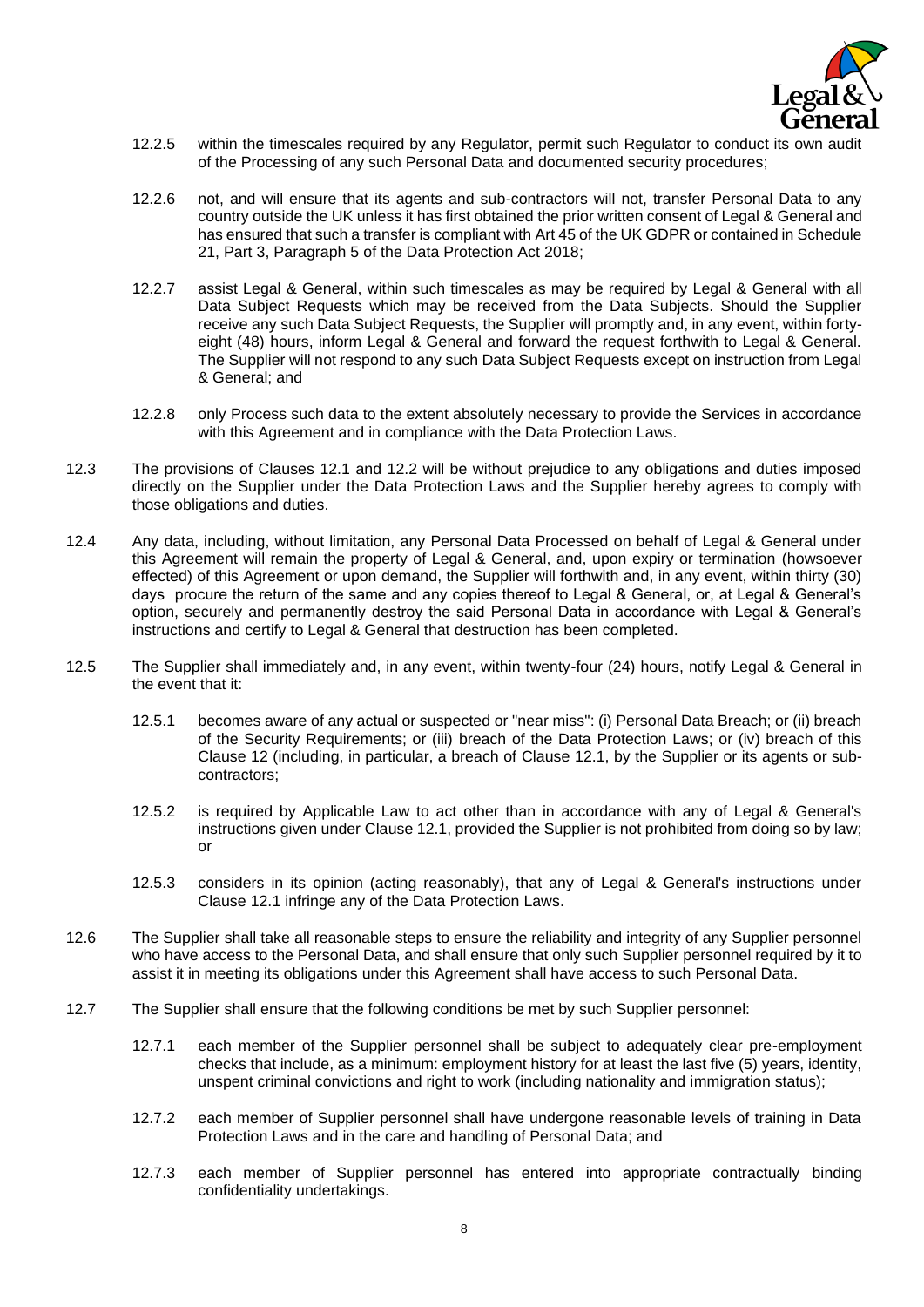

- 12.8 For the purposes of this Clause [12,](#page-6-0) the terms:
	- 12.8.1 "**Data Subject**", "**Personal Data**", "**Personal Data Breach**", "**Processor**" and "**Processing**" shall have the meanings given to that term in the Data Protection Legislation and "**Process**" and "**Processed**" shall be construed accordingly;
	- 12.8.2 "**Data Protection Laws**" means:
		- (i) any law, statute, declaration, decree, directive, legislative enactment, order, ordinance, regulation, rule or other binding restriction (as amended, consolidated or re-enacted from time to time) which relates to the protection of individuals with regards to the Processing of Personal Data to which a party is subject, including the UK Data Protection Legislation; and
		- (ii) any code of practice or guidance published by the ICO or the European Data Protection Board (or any other Regulator with respect to the Processing of Personal Data) from time to time;
	- 12.8.3 "**Data Subject Request**" means a subject access request or notice or complaint from a Data Subject exercising his rights under the Data Protection Laws;
	- 12.8.4 "**GDPR**" means Regulation (EU) 2016/679 of the European Parliament and of the Council of 27 April 2016 on the protection of natural persons with regard to the processing of personal data and repealing Directive 95/46/EC (General Data Protection Regulation) OJ L 119/1, 4.5.2016;
	- 12.8.5 "**International Transfer Requirements**" means the requirement to ensure that transfers of Personal Data outside of the EEA have adequate protections in place, as set out in the Data Protection Laws;
	- 12.8.6 "**Security Requirements**" means the requirements regarding the security of the Personal Data, as set out in Section 2 of the UK GDPR; and
	- 12.8.7 "**UK Data Protection Legislation**" means the Privacy and Electronic Communications Regulations 2003 (as amended by SI 2011 no. 6), the Data Protection Act 2018 and the GDPR as each is amended in accordance with the Data Protection, Privacy and Electronic Communications (Amendments etc) (EU Exit) Regulations 2019 (as amended by SI 2020 no. 1586) and incorporated into UK law under the UK European Union (Withdrawal) Act 2018 (being referred to in this Agreement as "**PECR**", the "**DPA 2018**" and the "**UK GDPR**" respectively).

#### <span id="page-8-1"></span>13. **TERM, TERMINATION, POST-TERMINATION AND TUPE**

- <span id="page-8-0"></span>13.1 This Agreement shall begin on the Commencement Date stated in the Purchase Order Attachment or, in the absence of any such Purchase Order Attachment, on the date of the relevant Purchase Order and shall continue until terminated by Legal & General upon not less than thirty (30) days' written notice.
- 13.2 Either party shall be entitled to terminate this Agreement with immediate effect by notice in writing to the other if the other commits a material breach of this Agreement and, where the breach is capable of remedy, has failed to remedy that breach within thirty (30) days of written notice requiring remediation.
- 13.3 Each party shall be entitled to terminate this Agreement immediately upon notice in writing to the other if the other makes an arrangement with or enters into a compromise with its creditors, becomes the subject of a voluntary arrangement, scheme of arrangement, receivership, administration, liquidation, bankruptcy or winding up, is unable to pay its debts or otherwise becomes insolvent or suffers or is the subject of a distraint, execution, event of insolvency or event of bankruptcy or any similar process or event, whether in the United Kingdom or otherwise.
- 13.4 Legal & General may terminate this Agreement immediately upon written notice if Supplier is the subject of a Change of Control.
- 13.5 In no circumstances will Supplier be entitled to terminate this Agreement for non-payment by Legal & General of any part of the Charges or any other sums due where a dispute has arisen under or in connection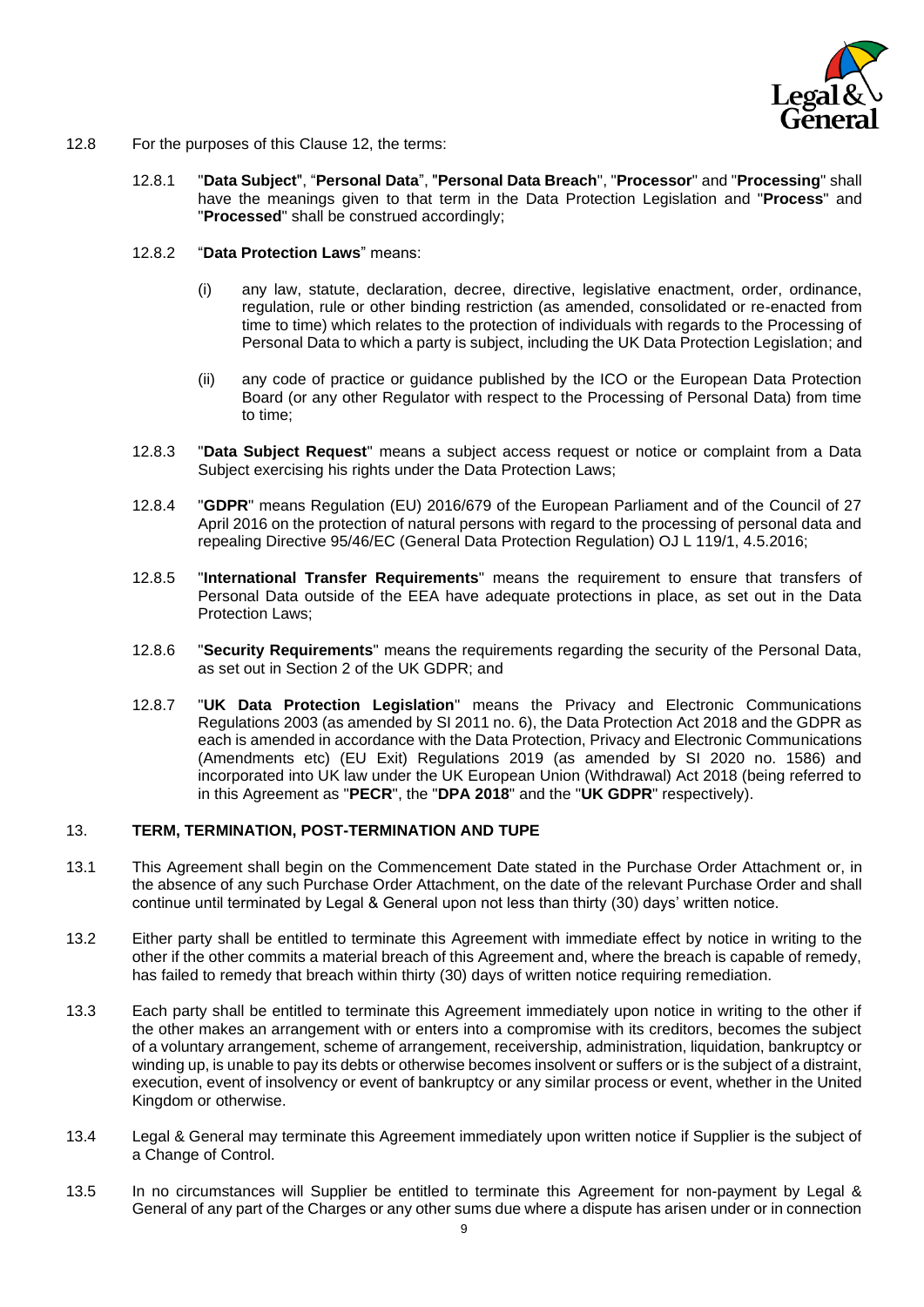

with this Agreement and the amount withheld is proportionate to the sums in dispute or the damages claimed.

- 13.6 If this Agreement is terminated for any reason, the Supplier shall reimburse to Legal & General on demand any Charges paid in advance for Services or Goods that have not been delivered as at the effective date of termination.
- 13.7 Save as provided below, each party's rights, liabilities and obligations under this Agreement shall cease upon its termination or expiration. Each party's accrued rights and liabilities shall survive any termination or expiration of this Agreement.
- 13.8 Upon termination of this Agreement for any reason:
	- 13.8.1 the Supplier shall promptly deliver to Legal & General all Deliverables (whether completed or not), Legal & General Confidential Information and Legal & General personal data then in its possession or control;
	- 13.8.2 at its own cost each party shall promptly destroy all other copies of the other's Confidential Information and personal data in its possession or control; and
	- 13.8.3 the Supplier shall provide such assistance as Legal & General may reasonably request in order to achieve an orderly cessation of the Services.
- <span id="page-9-2"></span>13.9 The parties do not consider or intend that the contract of employment of any person (or any liability in connection therewith) will transfer to Legal & General, the Legal & General Group or any Successor Provider as a result of any arrangements contemplated by this Agreement in accordance with TUPE and accordingly no person will transfer to Legal & General, the Legal & General Group or to any Successor Provider as a result of the arrangements contemplated by this Agreement.
- <span id="page-9-3"></span><span id="page-9-1"></span><span id="page-9-0"></span>13.10 If the contract of employment of any person (or any liability in connection therewith) transfers or is alleged to have transferred (an "**Affected Employee**") to Legal & General, a member of the Legal & General Group or to a Successor Provider (an "**Affected Employer**") by virtue TUPE as a result of any of the arrangements contemplated by this Agreement (including as a result of the termination of this Agreement in whole or in part), the following provisions shall apply:
	- 13.10.1 the Affected Employer or the Supplier (as applicable) will notify the other as soon as reasonably practicable after becoming aware that an Affected Employee is likely to transfer, has transferred or alleges to have transferred to the Affected Employer;
	- 13.10.2 the Affected Employer may terminate the employment of any Affected Employee in writing within twenty (20) business days of becoming aware of such transfer or alleged transfer; and
	- 13.10.3 provided the Affected Employer complies with Clause [13.10.1](#page-9-0) (where such person remains employed or engaged) and Clause [13.10.2](#page-9-1) the Supplier shall indemnify the Affected Employer and keep the Affected Employer indemnified and hold it harmless at all times from and against all actions, costs (including legal expenses), claims liabilities, expenses, legal remedies, compensation, court or tribunal orders, penalties, fines, awards and all other liabilities of any nature in any way connected with or arising from or relating to any claim or threatened claim which the Affected Employer may suffer or incur and which arises in connection with, or relates to the employment of such a person and/or the termination of their employment and/or any failure to inform and consult as required by TUPE.
- 13.11 Without prejudice to the provisions of Clauses [13.9](#page-9-2) and [13.10,](#page-9-3) within fourteen (14) days of a request from Legal & General to the Supplier, the Supplier shall provide such information in relation to any person providing services under this Agreement or a Project Specification as Legal & General shall reasonably request. The Supplier shall permit Legal & General to disclose the information to Legal & General Group Companies and/or any Successor Provider or any prospective Successor Provider.
- 13.12 The provisions of this Clause [13](#page-8-1) will survive the expiry or termination (however effected) of this Agreement.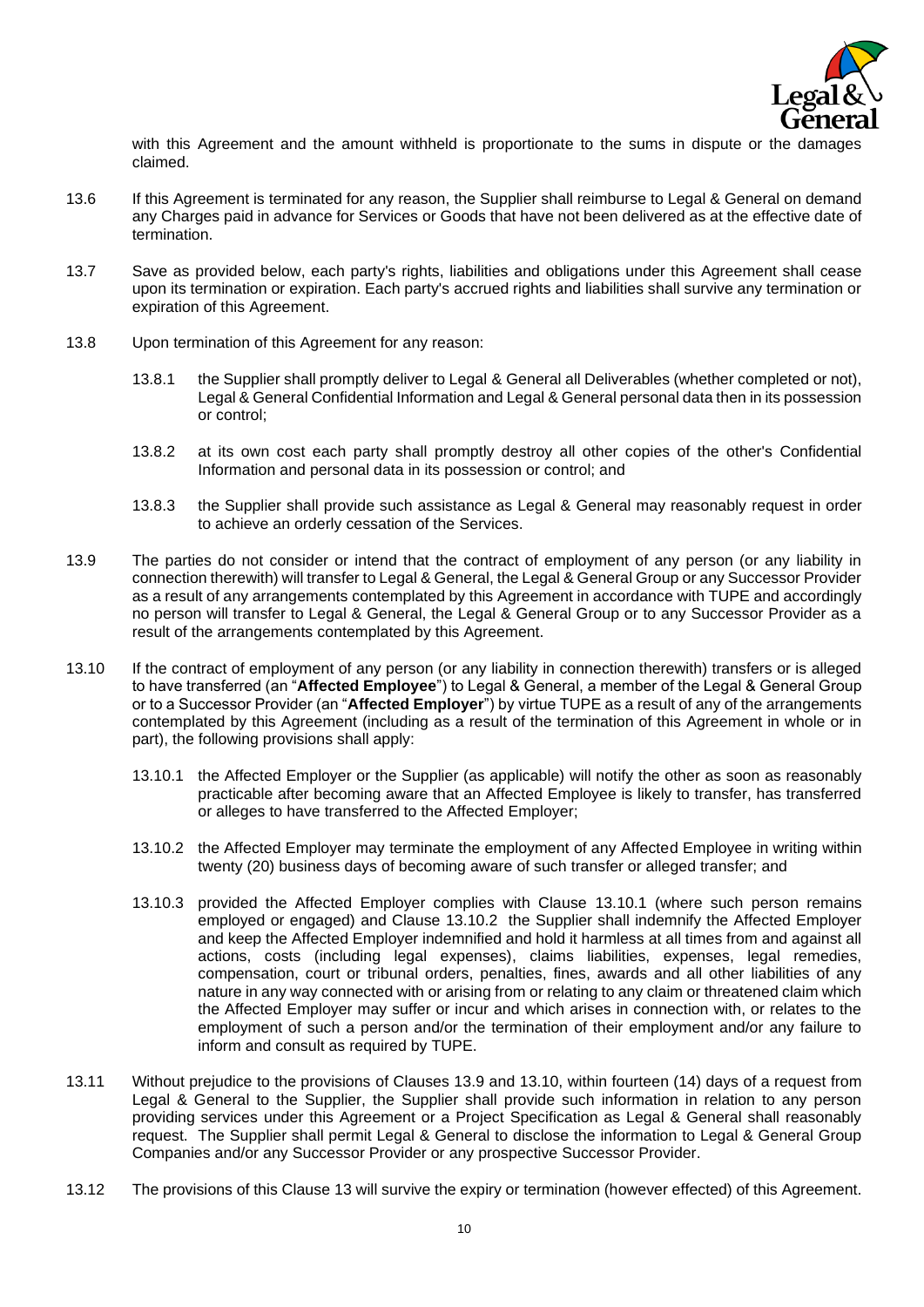

### <span id="page-10-2"></span>14. **DISPUTE RESOLUTION**

- <span id="page-10-1"></span>14.1 Each party will refer any dispute that arises under or in connection with this Agreement to the appropriate board director within their organisation responsible for the business area concerned.
- 14.2 Where and to the extent that the parties do not resolve any dispute within twenty (20) Working Days of the dispute concerned being escalated in accordance with Clause [14.1,](#page-10-1) either party may thereafter commence or continue court proceedings in respect of such unresolved dispute, provided that nothing in this Clause [14](#page-10-2) shall prevent either party from instigating legal proceedings where: an order for an injunction is required; or in order to avoid the expiry of any contractual, statutory or equitable limitation period or time limit; or the party concerned requires either an order or award (whether interim or final) restraining the other party from doing any act or compelling the other party to do any act; or the enforcement of any agreement reached pursuant to this Clause.

### <span id="page-10-0"></span>15. **ANTI-BRIBERY AND PUBLIC INTEREST DISCLOSURE**

- 15.1 The Supplier shall:
	- 15.1.1 comply with all Applicable Laws, regulations, codes and sanctions relating to anti-bribery and anticorruption including but not limited to the Bribery Act 2010 ("**Relevant Requirements**");
	- 15.1.2 have and shall maintain in place throughout the term of this Agreement its own policies and procedures, including adequate procedures under the Bribery Act 2010, to ensure compliance with the Relevant Requirements, the relevant policies and this Clause [15,](#page-10-0) and will enforce them where appropriate; and
	- 15.1.3 ensure that all persons associated with the Supplier (including any sub-contractor) comply with this Clause [15.](#page-10-0)
- 15.2 The Supplier will fully indemnify and hold Legal & General and the other Authorised Users harmless from and against any and all losses, damages, claims, costs and expenses (including legal expenses) suffered or incurred by or awarded against Legal & General and/or the other Authorised Users as a result of or in connection with:
	- 15.2.1 any breach by the Supplier of this Clause [15;](#page-10-0) and/or
	- 15.2.2 any proceedings under section 7 Bribery Act 2010 being brought against Legal & General or any member of the Legal & General Group as a result of the conduct of the Supplier or any of its officers, employees, agents or sub-contractors, where such proceedings do not result in a conviction against Legal & General.
- 15.3 For the purpose of this Clause [15](#page-10-0) the meaning of adequate procedures and whether a person is associated with another person shall be determined in accordance with the Bribery Act 2010 (and any guidance issued under section 9 of that Act).
- 15.4 Legal & General is firmly committed to maintaining the highest standards of business ethics, honesty, openness and accountability. Concerns about wrongdoing in the Legal & General workplace or Legal & General's activities (conduct by or on behalf of Legal & General) can be raised via whistleblowing@landg.com or Telephone: 0800 072 5281.
- 15.5 Legal & General shall not be liable for any disclosures made in accordance with its obligations under its whistle blowing procedures from time to time.

### 16. **AUDIT RIGHTS AND REGULATORY REQUIREMENTS**

16.1 Legal & General shall (using its internal or external auditors) be entitled to audit the Supplier's performance of its obligations under this Agreement at any time upon reasonable notice. The Supplier shall permit and/or shall procure that Legal & General shall be permitted to access such of the Supplier's (and, if relevant, its sub-contractor's) premises, facilities, IT systems, personnel, records, books, accounts, procedures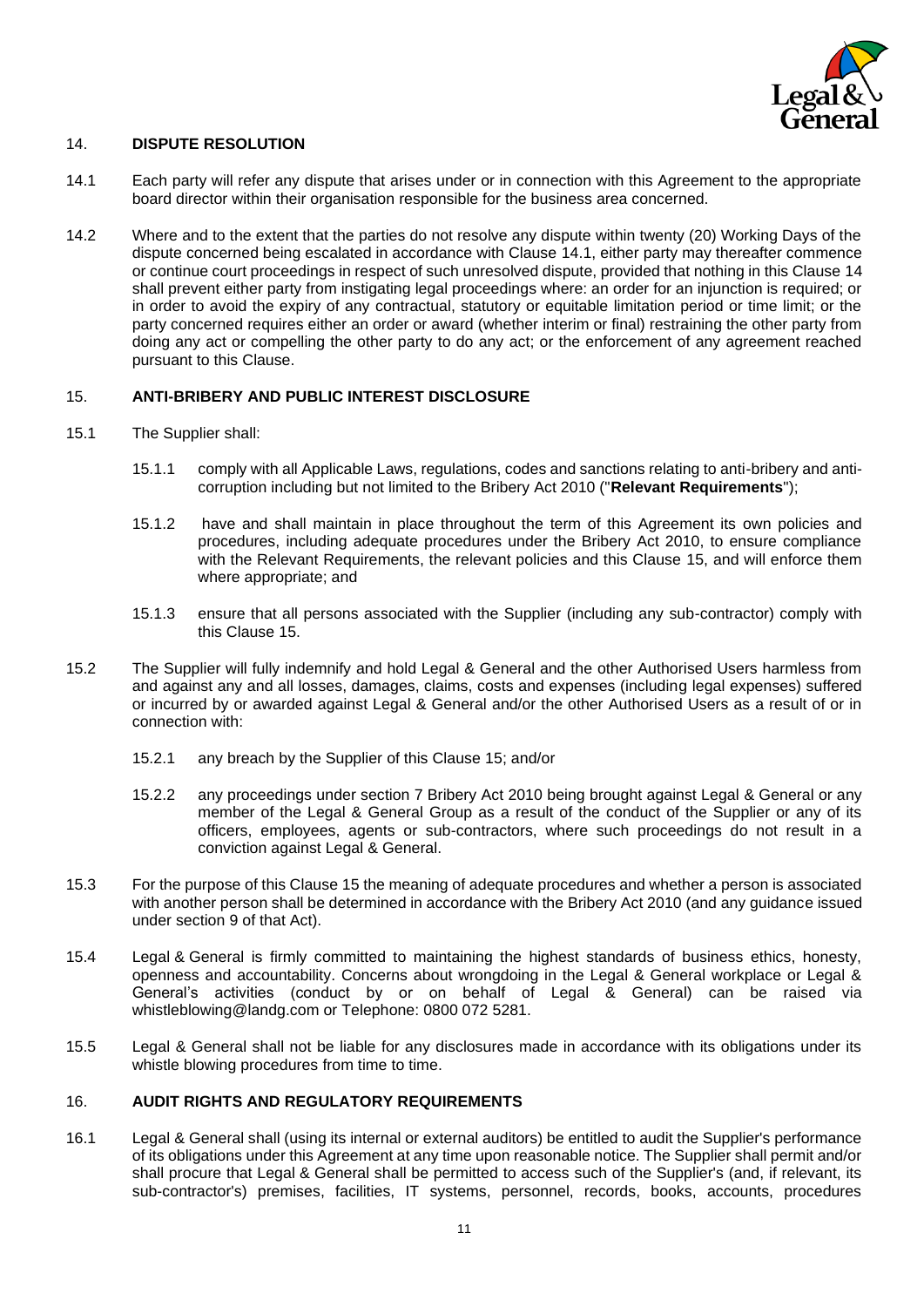

(including data processing, security and organisational procedures) and information as may be required by Legal & General for the purpose of such auditing.

- 16.2 Without prejudice to the foregoing obligations, the Supplier shall:
	- 16.2.1 disclose to Legal & General any development that may have a material impact on its ability to provide the Services, and/or Deliverables and/or Goods in compliance with Applicable Laws and regulatory requirements; and
	- 16.2.2 allow a Regulator to audit the Supplier's performance of its obligations under this Agreement and shall co-operate with the Regulator of Legal & General in connection with the Services and/or Deliverables and/or Goods.
- <span id="page-11-0"></span>16.3 In performing its obligations under this Agreement, the Supplier shall ensure that it, its officers, employees and other persons associated with it, complies with the Modern Slavery Act 2015 and shall:
	- 16.3.1 notify Legal & General as soon as it becomes aware of any actual or suspected slavery or human trafficking in a supply chain which has a connection with this Agreement, such notice to set out full details of the circumstances concerning the breach or potential breach of the Supplier's obligations; and
	- 16.3.2 indemnify Legal & General (and Legal & General's Group) against any losses incurred by, or awarded against, Legal & General (or Legal & General's Group) as a result of any breach by the Supplier of the Modern Slavery Act 2015.
- 16.4 Legal & General may terminate this Agreement with immediate effect by giving written notice to the Supplier if the Supplier commits a breach or suspected breach of Clause [16.3.](#page-11-0)

#### 16.5 **GENERAL**

- 16.6 This Agreement may be executed in any number of counterparts, and by the parties on separate counterparts, each of which so executed will be an original, but all the counterparts will together constitute one and the same Agreement.
- 16.7 No variation of or amendment to this Agreement shall be effective unless made in writing and signed by authorised representatives of the parties.
- 16.8 If any provision under this Agreement is held by any competent authority to be invalid or unenforceable in whole or in part the validity of the other provisions of this Agreement and the remainder of the provisions in question shall not be affected thereby.
- 16.9 The relationship of the Supplier to Legal & General shall be that of independent contractor and nothing contained in this Agreement shall create a relationship of employer and employee, principal and agent or partnership between the parties.
- 16.10 The failure or delay of either party to enforce or to exercise, at any time or for any period of time, any term of or any right, power or privilege arising pursuant to this Agreement (whether in whole or part) does not constitute and shall not be construed as a waiver of such term or right, power or privilege (or part thereof) and shall in no way affect either party's right later to enforce or exercise it.
- 16.11 This Agreement contains all of the terms agreed by the parties and supersedes any prior agreements, understandings or arrangements between them in relation to the subject matter of this Agreement, whether made orally or in writing. Any terms and conditions incorporated within any Purchase Order issued in relation to this Agreement will similarly have no legal effect.
- 16.12 Each notice or communication given under or in relation to this Agreement shall be in writing and shall be delivered by hand or sent by post to the other party at its address as set out in the Purchase Order Attachment.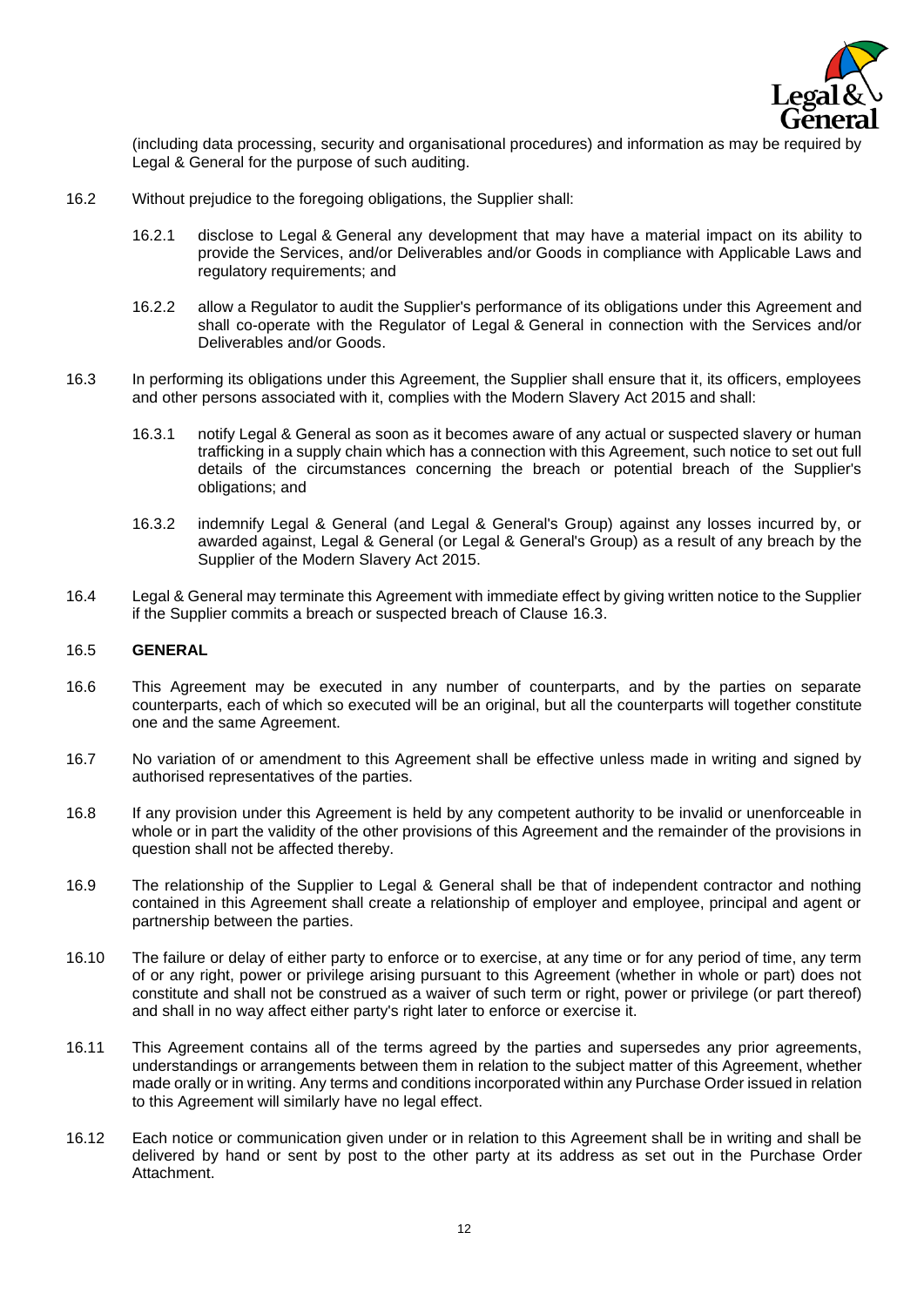

- 16.13 The Supplier shall not assign or transfer this Agreement or the benefits or obligations thereof on a temporary or permanent basis in whole or in part without the written consent of Legal & General, such consent not to be unreasonably withheld or delayed.
- 16.14 Legal & General shall be entitled to assign or transfer this Agreement in whole or in part to an Authorised User upon written notice to the Supplier (who shall if required enter into a formal novation or assignment).
- <span id="page-12-0"></span>16.15 The Supplier shall not enter into any sub-contract with any person for the performance of this Agreement in whole or in part without the prior written consent of Legal & General (which consent shall not be unreasonably withheld or delayed). Any consent given by Legal & General under the provisions of this Clause [16.15](#page-12-0) shall not relieve the Supplier of its obligations for the performance of this Agreement.
- 16.16 The Supplier acknowledges and accepts that any right or remedy it may have under this Agreement rests solely with Legal & General and enters into this Agreement on that basis. Except as provided in Clause [16.17,](#page-12-1) a person who is not a party to this Agreement has no right under the Contracts (Rights of Third Parties) Act 1999 to enforce any of the provisions of this Agreement but this does not affect any right or remedy of a third party which exists or is available apart from that Act.
- <span id="page-12-1"></span>16.17 Legal & General may perform any of its obligations or exercise any of its rights hereunder by itself or through any Authorised User, provided that any act or omission of any such Authorised User shall be deemed to be the act or omission of Legal & General. In the event that Legal & General is unable to secure the relief it and/or its other Authorised Users seek following a first instance decision of the English courts on the basis that the courts consider that Legal & General is not an interested party to such claim or other civil proceedings or that it has not suffered any loss or the same loss, then the relevant Authorised User shall be entitled to bring such claim or other civil proceedings against the Supplier directly. However, such third party's consent shall not be required to vary or terminate this Agreement.
- 16.18 This Agreement (including any associated non-contractual disputes or claims) is governed by English law. The parties hereby accept the exclusive jurisdiction of the English courts in relation to any dispute arising under or in connection with this Agreement.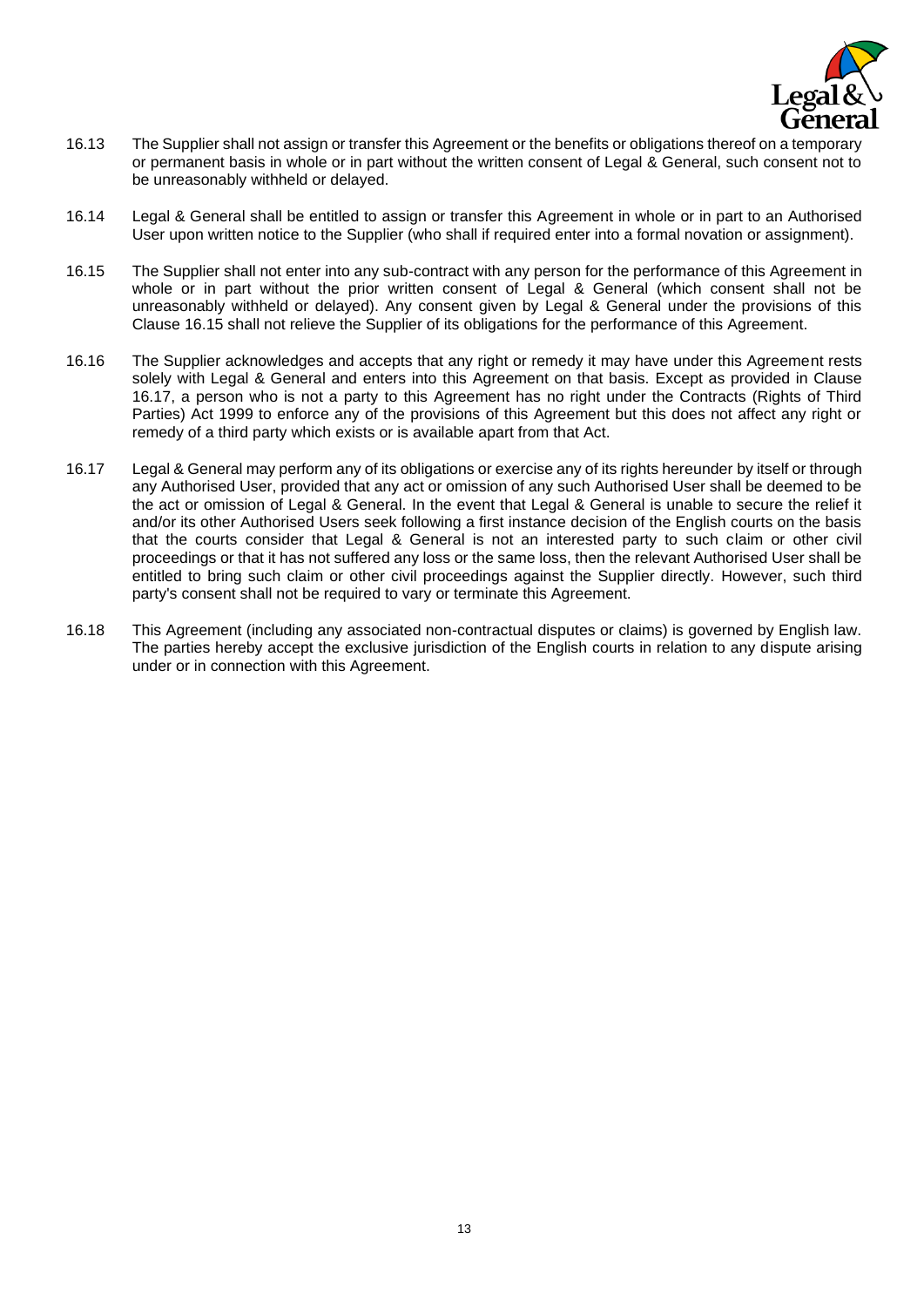

# **SCHEDULE**

### **PAYROLL COMPLIANCE**

1. For the purposes of this Schedule:

"**Intermediary**" means any entity through which a Resource is contracted, other than the Supplier and any PSC;

"**ITEPA**" means the Income Tax (Earnings and Pensions) Act 2003;

"**Key Personnel**" shall have the meaning (if any) expressly given to that term elsewhere in this Agreement;

"**PSC**" means a limited company or partnership which meets the conditions specified in sections 61O or 61P, as applicable, of ITEPA, (or such other conditions as may apply from time to time for the purpose of determining whether a company or partnership is of a type which is potentially subject to the legislation concerning provision of workers' services through intermediaries);

"**Resource**" means any individual who is involved in the provision of Services (including, without limitation, any individual named in any Work Instruction or any individual that Legal & General is able to specify as being involved in the provision of the Services); and

"**Work Instruction"** means any statement of work, work order, purchase order or other document used by Legal & General to instruct the Supplier to provide a given set of services.

#### **Restriction on Off Payroll Resource**

- 2. The parties acknowledge that it is the policy of Legal & General to only engage Resource where payments in respect of such Resource are fully taxable through PAYE, or where the criteria listed in paragraph 2.2 below are met. Accordingly, the Supplier warrants that with effect from the Commencement Date, Services will only be supplied by Resource:
- 2.1 in relation to which the Supplier is able to comply with paragraph 3 below; or
- 2.2 where the Services which the Resource is involved in providing meet each of the criteria listed in paragraphs 2.2.1 to 2.2.6 (inclusive) below:
	- 2.2.1 there are discrete key milestones linked to the Services which are measurable and have repercussions if not met;
	- 2.2.2 there is an overall fixed project fee for a fixed project scope or service and if the project scope or service changes, any such change shall be confirmed through a suitable change control process;
	- 2.2.3 the Resource concerned is not named in the Work Instruction, nor specifically requested by Legal & General to perform the Services, nor at the relevant time, a director of the Supplier entity (it being agreed that this criterion cannot apply to any expressly defined Key Personnel);
	- 2.2.4 the governing contract does not include any provisions which prevent substitution of personnel used to provide the Services, either by the Resource or the Supplier (it being agreed that this criterion cannot apply to any expressly defined Key Personnel);
	- 2.2.5 the governing contract does not include any provisions implying that there is mutuality of obligation as between Legal & General and any Resource, nor any suggestion of Legal & General having day to day control over work carried out by Resource; and
	- 2.2.6 the Supplier is responsible for provision of all equipment required in order to perform the Services, other than any laptop computer where this is used ad hoc in addition to the Supplier's own equipment as it is essential for security purposes.